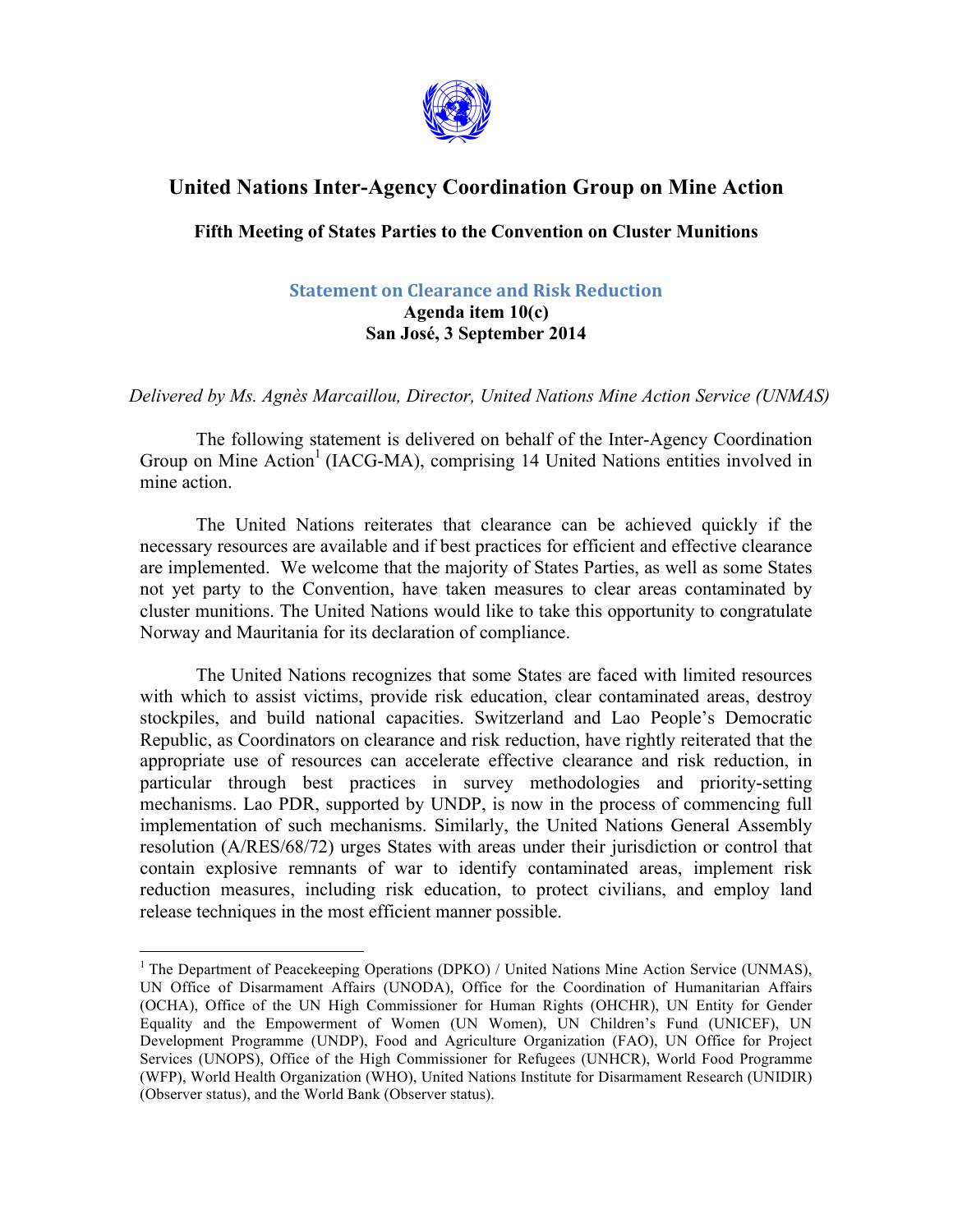In order to enable the progress of clearance activities, the United Nations encourages donors to practice Good Humanitarian Donorship and commit to flexible, multi-year funding, which would assist States, NGOs, United Nations entities, and operators to plan activities in advance and achieve the obligations of the Convention quickly and efficiently.

Mr. President,

The United Nations remains committed to supporting efforts by States Parties as well as States not yet party to the Convention to clear cluster munitions contamination.

As an example of best practice, with support from UNDP, the Lebanon Mine Action Center (LMAC) adapted its land release procedures so that, in 2014 alone, over 2 square kilometres were released through non-technical survey, reducing the cost of clearance by 99%. UNMAS is also providing equipment to operators involved in the clearance of cluster munitions in Lebanon. As a consequence, hundreds of people benefit from enhanced food security and increased income from agriculture and food processing.

In the territory of Western Sahara east of the berm, clearing cluster strike areas is a priority. Over five square kilometres of land were cleared and released to local communities between September 2012 and September 2013 by UNMAS. This has increased the safety of communities east of the berm, personnel of the United Nations Mission for the Referendum in Western Sahara, and aid workers operating in the region.

In over 30 countries across the globe, the United Nations continued its support to risk reduction by implementing a variety of projects including community liaison, injury surveillance, public information, education and training.

UNICEF supports risk education in countries affected by cluster munitions, including the Democratic Republic of Congo, Cambodia, Chad, Eritrea, Iraq, Lebanon, Libya, South Sudan, Syria, and Yemen. In Lebanon, UNICEF conducted a Knowledge, Attitudes and Practices survey on the risk related to indiscriminate weapons among 1,200 children. As a result updated education material was developed and delivered to 87,000 children. In keeping with the principle that all children have the same rights, UNICEF provides assistance to children and their families and communities in countries not party to the Convention. Preparations are now underway to undertake Risk Education in Ukraine.

In 2014, UNMAS partnered with UNIFIL, the Lebanese Mine Action Centre, and non-governmental organizations to provide hundreds of school children with risk reduction education through 4 April Mine Awareness Day events.

In Afghanistan, UNMAS has supported the clearance of more than 31 square kilometres of land contaminated by cluster munitions. However, seven square kilometres are still contaminated. In order to ensure the safety of people living close to these